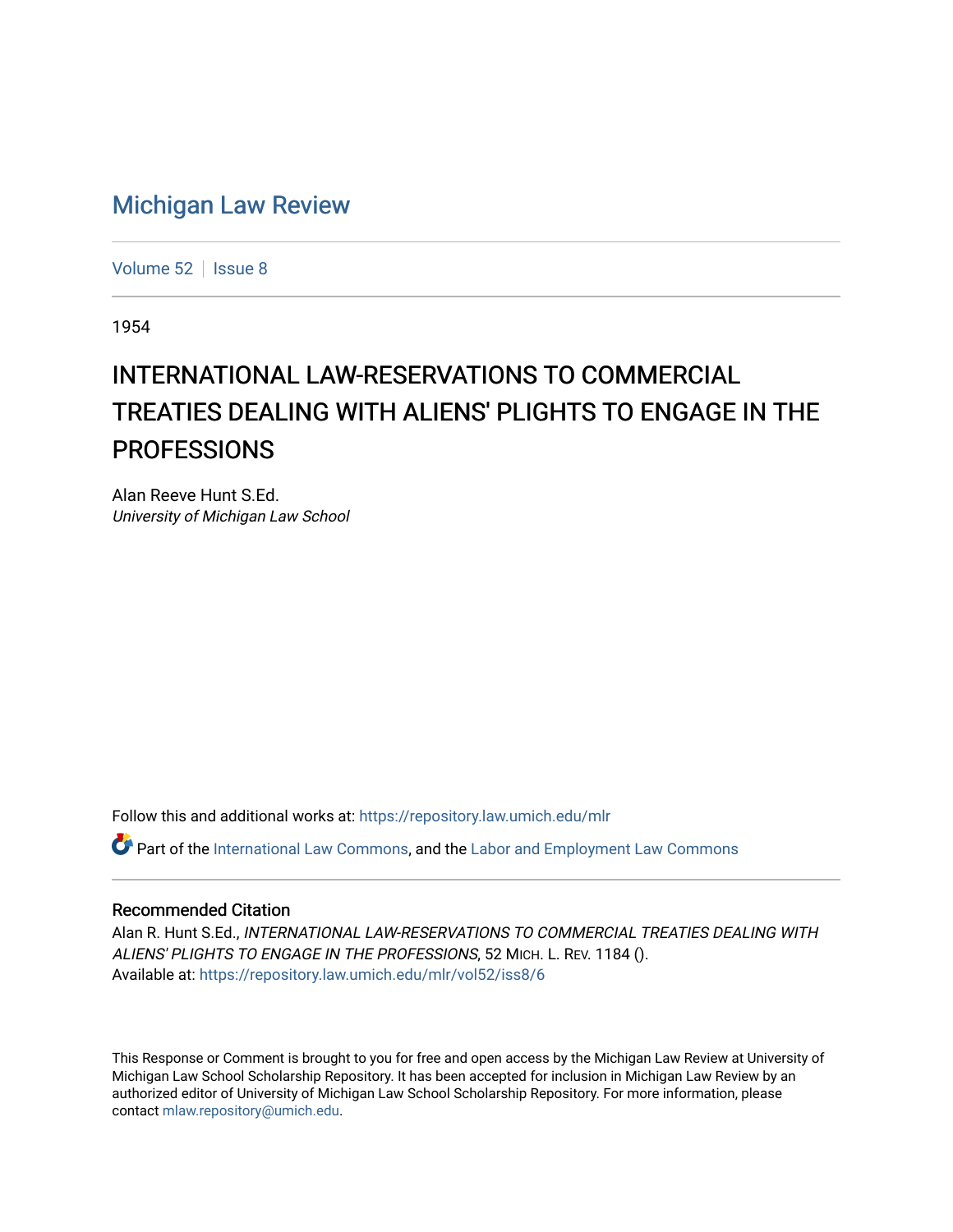INTERNATIONAL LAW-RESERVATIONS TO COMMERCIAL TREATIES **DEALING** WiTH **ALIENS' PLIGHTS** TO **ENGAGE** *IN* **THE** PRoFEsSIONs-The question of how far an alien may engage in a profession despite state requirements of citizenship which attach to many professions has not been widely litigated or discussed in this country. Recent

**<sup>22</sup> N.Y. Civ. Prac. Act (Cahill-Parsons, 1946) §243. \*** Research Assistant, University **of** Michigan Law School.-Ed.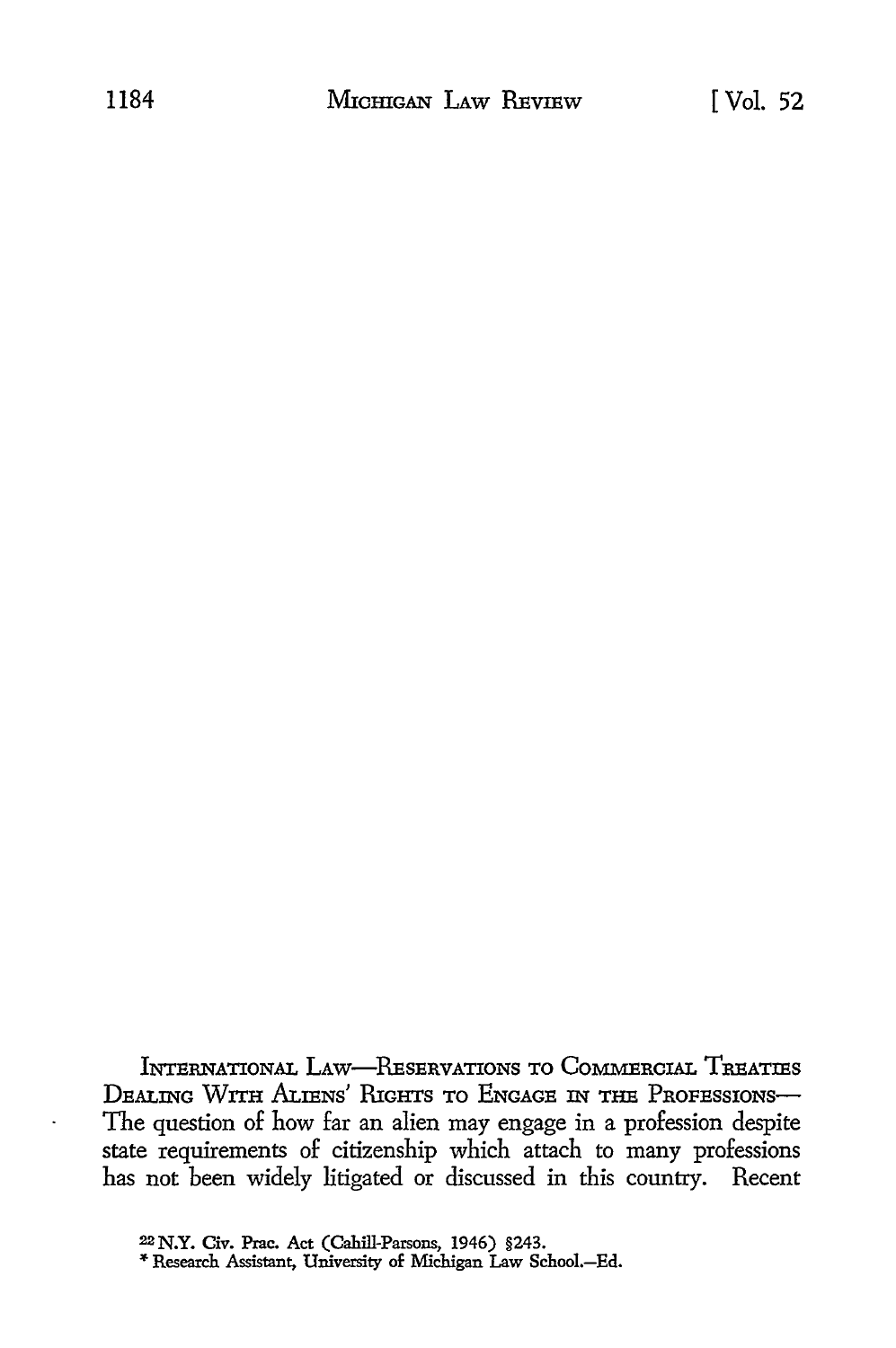action by the United States Senate, however, has created interest in problems presented by commercial treaty provisions which guarantee to alien nationals of many countries the right to engage in professions. Attention has thus been focused on law and policy questions which were formerly of little concern outside of the State Department. On July 21, 1953 the Senate gave its advice and consent to the ratification of commercial treaties with Israel, Denmark, Greece, Japan, and the Federal Republic of Germany.' In each of these treaties appeared a provision guaranteeing reciprocally the rights of nationals to engage in the professions.<sup>2</sup> Article VIII, paragraph 2 of the treaty with Israel is illustrative:

"Nationals of either Party shall not be barred from practicing the professions within the territories of the other Party merely by reason of their alienage; but they shall be permitted to engage in professional activities therein upon compliance with the requirements regarding qualifications, residence and competence that are applicable to nationals of such other Party."

The Senate Subcommittee on Commercial Treaties of the Committee on Foreign Relations had held hearings to consider the treaties on two occasions.3 At the first of these hearings a principal point of inquiry was the legal effect of article VIII, paragraph 2 in the treaty with Israel, and similar provisions in the other treaties. It was agreed that the provisions would give the alien national of the other contracting state a right to engage in the professions upon compliance with the standards, *other than United States citizenship,* established by the states. Since a number of the states, by constitution, statute

**199** CoNG. BRE. 9623 (July 21, 1953). The treaties were designated, respectively, as **Ex.** R, 82d Cong., 1st sess. (1951), Ex. I, 82d Cong., 2d sess. (1952), Ex. J, 82d Cong., **2d** sess. (1952), Ex. **0,** 83d Cong., 1st sess. (1953), **Ex.** N, 83d Cong., 1st sess. (1953). The agreement with Germany, Ex. N, was a revival with certain stipulated limitations of the Treaty of Friendship, Commerce and Consular Rights concluded with that nation in **1923.** 44 Stat. L. 2132, Treaty Ser. **725** (1923). **Of** the most recent group of commercial treaties, a treaty with Ireland entered into force on September 14, 1950, the treaty with Japan on October **30, 1953,** and the treaty with Israel on April **3,** 1954 (Information received in a letter from Mr. Charles I. Bevans, Assistant for Treaty Affairs, Office of the

Legal Adviser, Department of State).<br><sup>2</sup> In the treaty with Israel this provision is art. VIII, ¶2; in the treaty with Denmark, art. VII, J<sub>3</sub>; in the treaty with Greece, art. XII, J<sub>1</sub>; in the treaty with Japan, art. VIII, 2 (identical with the provision in the treaty with Israel); and the provision of the original treaty with Germany is art. **I,** set forth in the text at note 8 infra.

**<sup>3</sup>**Hearing before, a Subcommittee of the Senate Committee on Foreign Relations on Treaties of Friendship, Commerce and Navigation between the United States and Colombia, Israel, Ethiopia, Italy, Denmark, and Greece, 82d Cong., 2d sess., **p.** 1 (1952); Hearing before a Subcommittee of the Senate Committee on Foreign Relations on Treaties of Friendship, Commerce and Navigation with Israel, Ethiopia, Italy, Denmark, Greece, Finland, Germany, and Japan, **83d** Cong., 1st sess. (1953).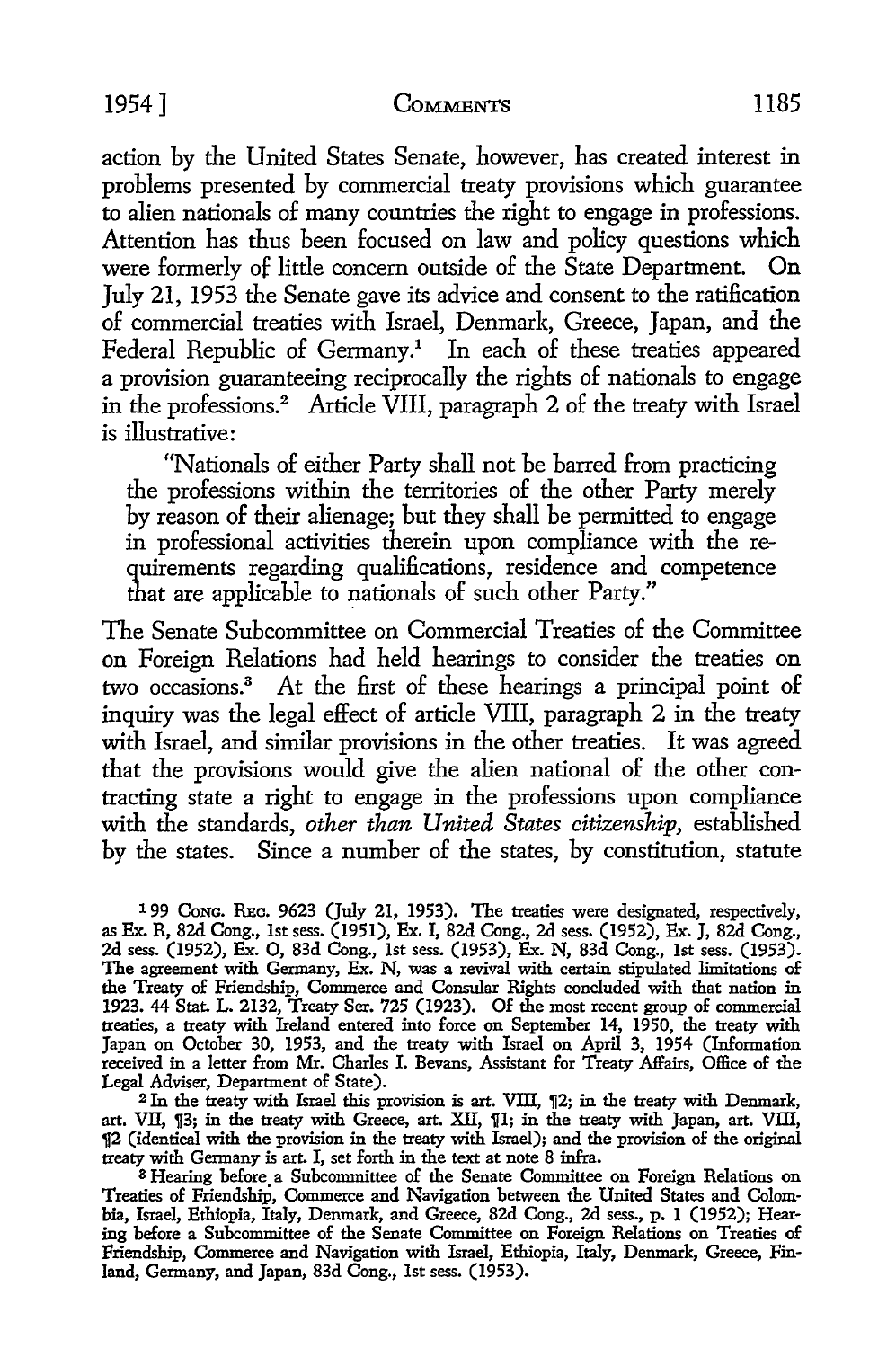or court decision, require citizenship as a prerequisite to engaging in certain professions, it was further recognized that the treaty provisions would have the effect of setting aside such requirements.<sup>4</sup> In order to avoid this result, the Committee on Foreign Relations recommended that the Senate attach a reservation to the treaties as follows:

"Article -, paragraph - [referring to the specific provision on citizenship requirements], shall not extend to professions which, because they involve the performance of functions in a public capacity or in the interest of public health and safety, are State-licensed and reserved by statute or constitution exclusively to the citizens of the country, and no most-favored-nation clause in the said treaty shall apply to such professions."<sup>5</sup>

The reservations to the resolutions of advice and consent were approved by the Senate en bloc. The resolutions themselves were then approved in the same manner.<sup>6</sup> The Senate action suggests four lines of inquiry which it will be the purpose of this comment to explore: (1) the inclusion in prior United States commercial treaties of provisions having specific reference to professional activities; (2) the state requirements of citizenship as a prerequisite to engaging in the professions; (3) the nature of the protection previously accorded to aliens under treaties which guarantee rights to engage in professions and occupations; and (4) an appraisal of the Senate action in approving reservations to this latest group of commercial treaties.

## *I. Inclusion of Provisions on Professional Activities* **by** *Aliens in Prior United States Commercial Treaties*

The practice of including in commercial treaties a specific guarantee of rights to engage in professions began in 1923, when such

**5** This is the form of the reservation as it appeared in the record of the Senate proceed-ings. 99 **CONG.** Rc. 9620 (July 21, **1953).** It was then appended to the individual resolutions of advice and consent to ratification, with reference being inserted in each case to the appropriate treaty article and paragraph.

**6 99** CONG. R-c. **9623** (July 21, **1953).** The manner of voting is significant in that arguably the desirability of the reservations should have been considered separately in relation to each of the other countries involved. See note 48 infra.

<sup>4</sup> This follows from the familiar principle of constitutional law that where a treaty conflicts with a state statute or municipal regulation, the former prevails. The basis for the principle in **U.S.** CoNST, art. VI, cl. 2, giving to treaties a status **as** the supreme law of the land. Early cases clarifying and settling the principle are Ware v. Hylton, 3 Dall. (3 U.S.) 199 (1796); and Chirac v. Chirac, 2 Wheat. (15 U.S.) 259 (1817). Since the treaty guarantees were in direct conflict with state requirements of citizenship or first papers in order to engage in many of the professions, it was reasonable to anticipate that such requirements would be invalidated **by** the treaty provisions insofar as they applied to nationals of the other countries involved.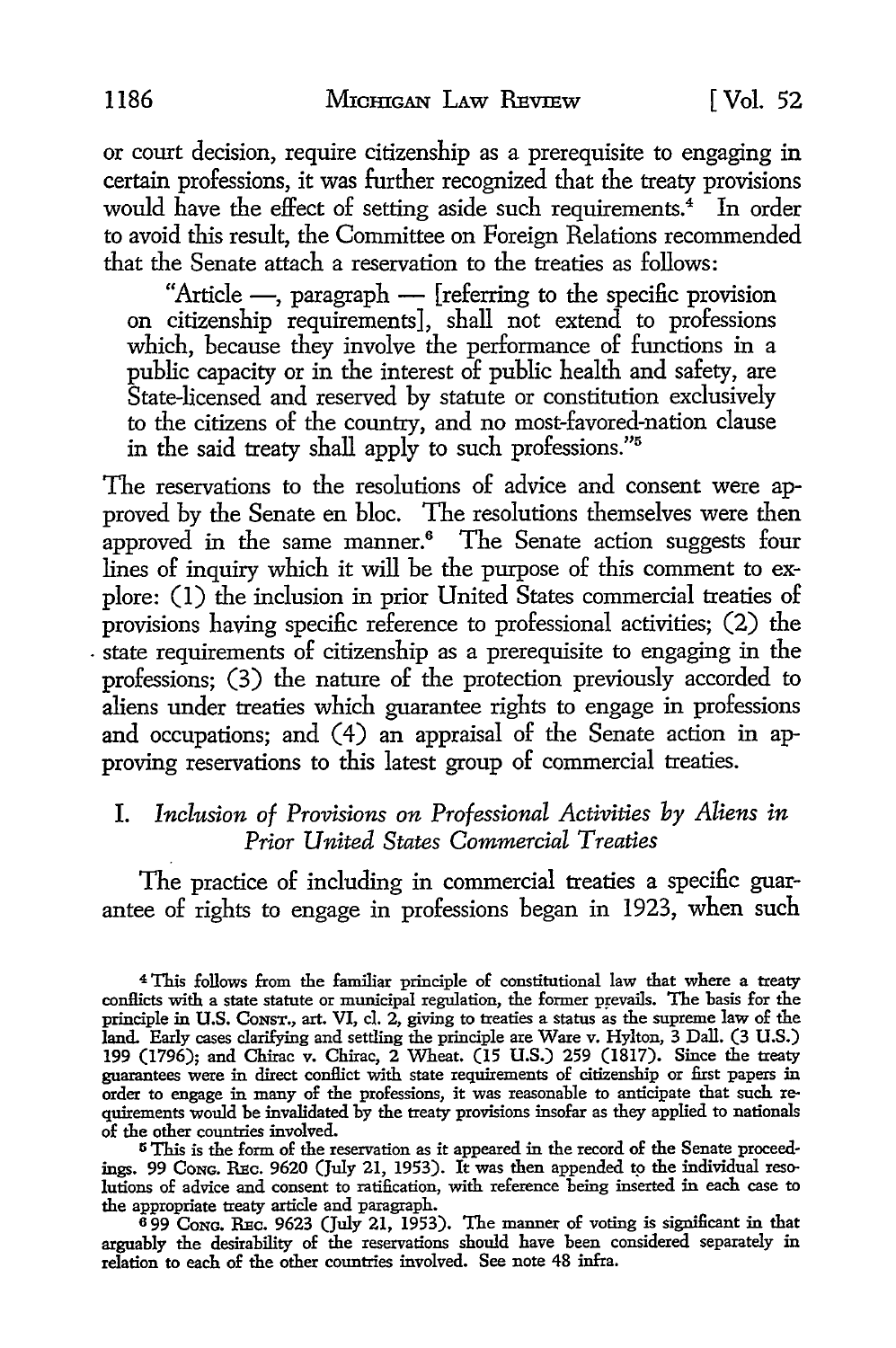a provision was written into a treaty of friendship and commerce with Germany.' Since a provision identical or very similar to this one has been inserted in a number of subsequent commercial treaties, it is deserving of careful attention. The provision insofar as relevant was as follows:

"The nationals of each of the High Contracting Parties shall be permitted to . . . engage in professional, scientific, religious, philanthropic, manufacturing and commercial work of every kind . . . and generally to do anything incidental to or necessary for the enjoyment of any of the foregoing privileges upon the same terms as nationals of the state of residence or as nationals of the nation hereafter to be most favored **by** it, submitting themselves to all local laws and regulations duly established."<sup>8</sup>

As has been indicated, this provision served as a model for later agreements.<sup>9</sup> In substantially the same form it has been inserted into some eight subsequent commercial treaties.10 In more recent years, however, there has been a tendency in drafting such treaties to provide for more limited types of guarantee. One way in which this has been done is specifically to except certain enumerated professions from the guarantee.<sup>1</sup> " The profession of law has been excepted with the greatest frequency, although exceptions have also been made in the case of dentistry and pharmacy.12 A more drastic type of limitation extends the rights to engage in professions only so far as such pro-

**<sup>7</sup>**44 Stat. L. **2123,** Treaty Ser. 725 **(1923). <sup>8</sup>**It will be noted that the article provides both for "national treatment" (treatment on the same terms as nationals of the state of residence) and for treatment on a most-favorednation basis. For a brief description and evaluation of these various forms of treaty provision, see Cutler, "The Treatment of Foreigners," 27 *Am.* **J.** INr. L. 225 **(1933).** The form used in this most recent **group** of commercial treaties is somewhat different, providing generally that "nationals of either party shall not be barred from practicing the professions **...** merely by reason of their alienage.' The practical legal effect of these various forms of expression, however, is about the same. **<sup>9</sup>**The treaty with Germany became the prototype for subsequent commercial treaties

in other respects as well. See Wilson, 'Postwar Commercial Treaties of the United States,"

<sup>10</sup> Treaties containing provisions exactly or substantially identical to art. I of the treaty with Germany include agreements between the United States and the following countries: *Austria,* 47 Stat. L. 1876, Treaty Ser. **838** (1928); *El Salvador,* 46 Stat. L. 2817, Treaty Ser. **736** (1926); *Esthonia,* 44 Stat. L. 2379, Treaty Ser. **736** (1925); *Finland,* 49 Stat. L. 2659, Treaty Ser. 868 (1934); *Honduras,* 45 Stat. L. 2618, Treaty Ser. 764 (1927); *Hungary,* 44 Stat. L. 2441, Treaty Ser. 748 (1925); *Liberia,* 54 Stat. L. 1739, Treaty Ser. 956 (1938); *Norway,* 47 Stat. L. 2135, Treaty Ser. 852 (1928).

<sup>11</sup> This was done, for example, in the treaties with *Italy*, 63 Stat. L. 2255, T.I.A.S. 1965 (1948) (exception made in the case of law); *Ireland,* **Ex.** H, 81st Cong., **2d** sess. (1950) (law); *Greece,* Ex. **J, 82d** Cong., 2d sess. (1952) (law, dentistry, and pharmacy). **<sup>12</sup>**Ibid.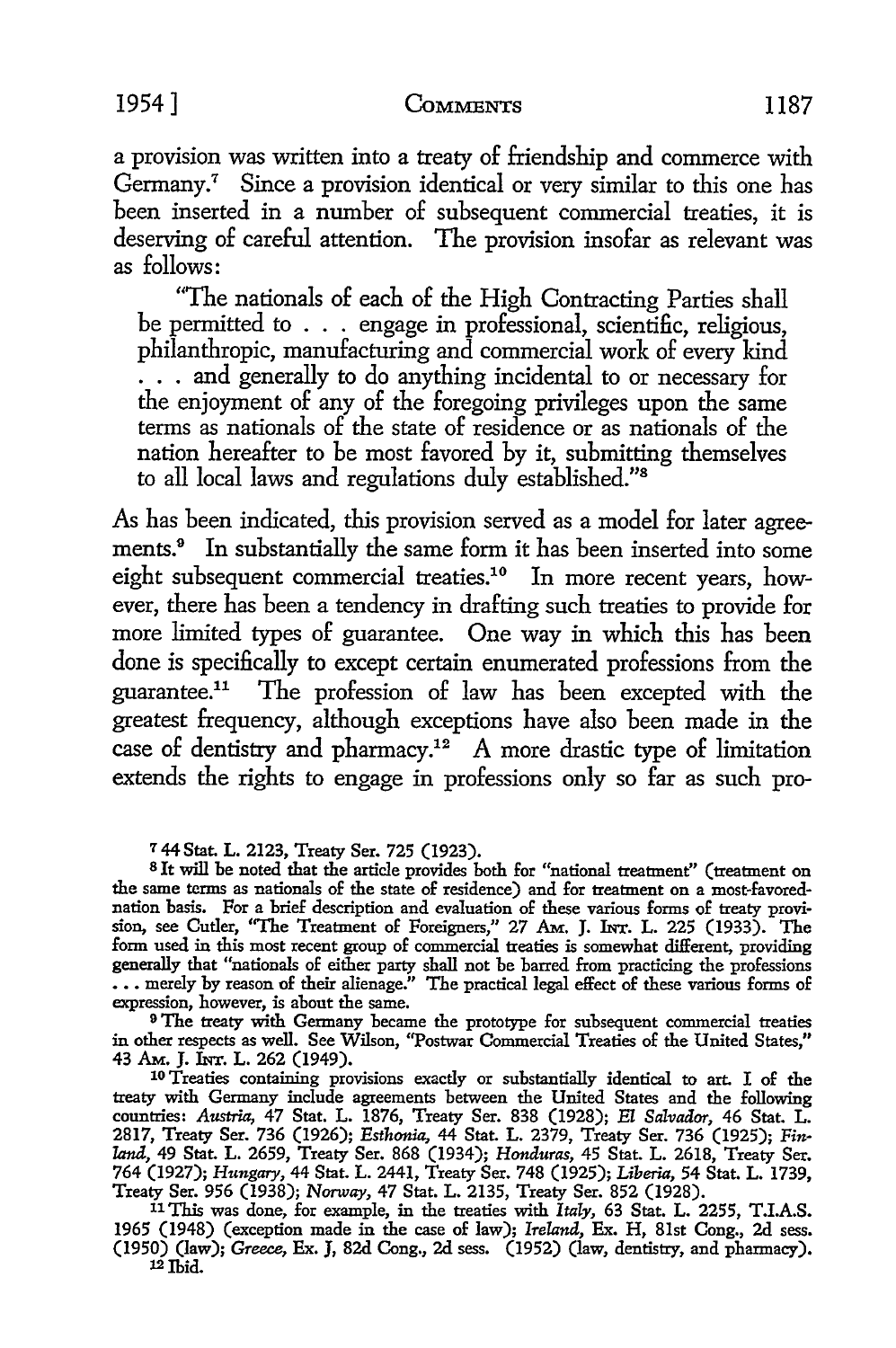fessions are not "reserved exclusively to nationals of the country."<sup>13</sup> This has the effect, in the United States, of permitting continued validity to all state-imposed requirements of citizenship to engage in professions. Of similar legal effect is the limitation of the treaty guarantees by the attachment of reservations such as those employed by the Senate in approving this most recent group of commercial agreements. An interesting legal by-product of the Senate reservations is the new light shed on the meaning and extent of prior unlimited guarantees which follow the pattern set in the treaty with Germany. Any lingering doubts on the question of whether these provisions give to aliens an unequivocal right to engage in all professions which is paramount to state requirements of citizenship can now be taken as removed, for the Senate action was based on the premise that without the reservations these treaty guarantees would indeed be effective to give alien nationals broad rights which would override state legislation and policy.<sup>14</sup> In judging the net effect of the Senate action, then, it is worth noting that of the twenty treaties concluded to date which have provisions respecting the professions, the largest single group provide unlimited guarantees of the right to engage in a pro $f$ ession<sup>15</sup>

## II. *State Citizenship Requirements for Engaging in Professions*

Since it is sought here to draw attention only to problems arising with respect to the professions, the presentation of state citizenship requirements will constitute only a small portion of the totality of

<sup>&</sup>lt;sup>18</sup> Treaties having broad general limitations of this type imposed upon the rights to engage in professional activities include agreements with *Latvia,* 45 Stat. L. 2641, Treaty Ser. 765 (1928); *Poland,* 48 Stat. L. 1507, Treaty Ser. 862 **(1931)** (limited to laws excluding aliens from the professions in force at the time of the signature of the treaty) *China,* 63 Stat. L. 1299, T.I.A.S. 1871 (1946) (despite the limitation, nationals of either country to receive treatment "in no case less favorable than nationals of any third country"); Denmark, **Ex.** I, 82d Cong., 2d sess. (1952). **<sup>14</sup>**See 99 **CoNG.** Rec. **9620** (July 21, 1953). The view of the State Department,

however, at the time the reservations were under consideration by the Senate subcommittee, was that the national-treatment provisions in the treaties would only be effective to nullify state laws respecting professions not of a public character and that state requirements of citizenship for the legal profession or public-school teaching would not be affected. Senate Executive Report No. 5, **83d** Cong., 1st sess. (July 17, 1953). **<sup>15</sup>**See the listing in note **10** supra. Unlimited guarantees in a form unlike art. I

of the treaty with Germany of 1923 appear in treaties with *Thailand,* 53 Stat. L. 1731, Treaty Ser. 940 (1937); *Uruguay,* Ex. D, 81st Cong., 2d sess. (1950); *Israel,* **Ex.** R, 82d Cong., Ist sess. (1951); and *Japan,* Ex. **0, 83d** Cong., 1st sess. (1953). The Senate reservations, of course, have limited the two latter agreements so that they now fall within the class of agreements set out in note **13** supra.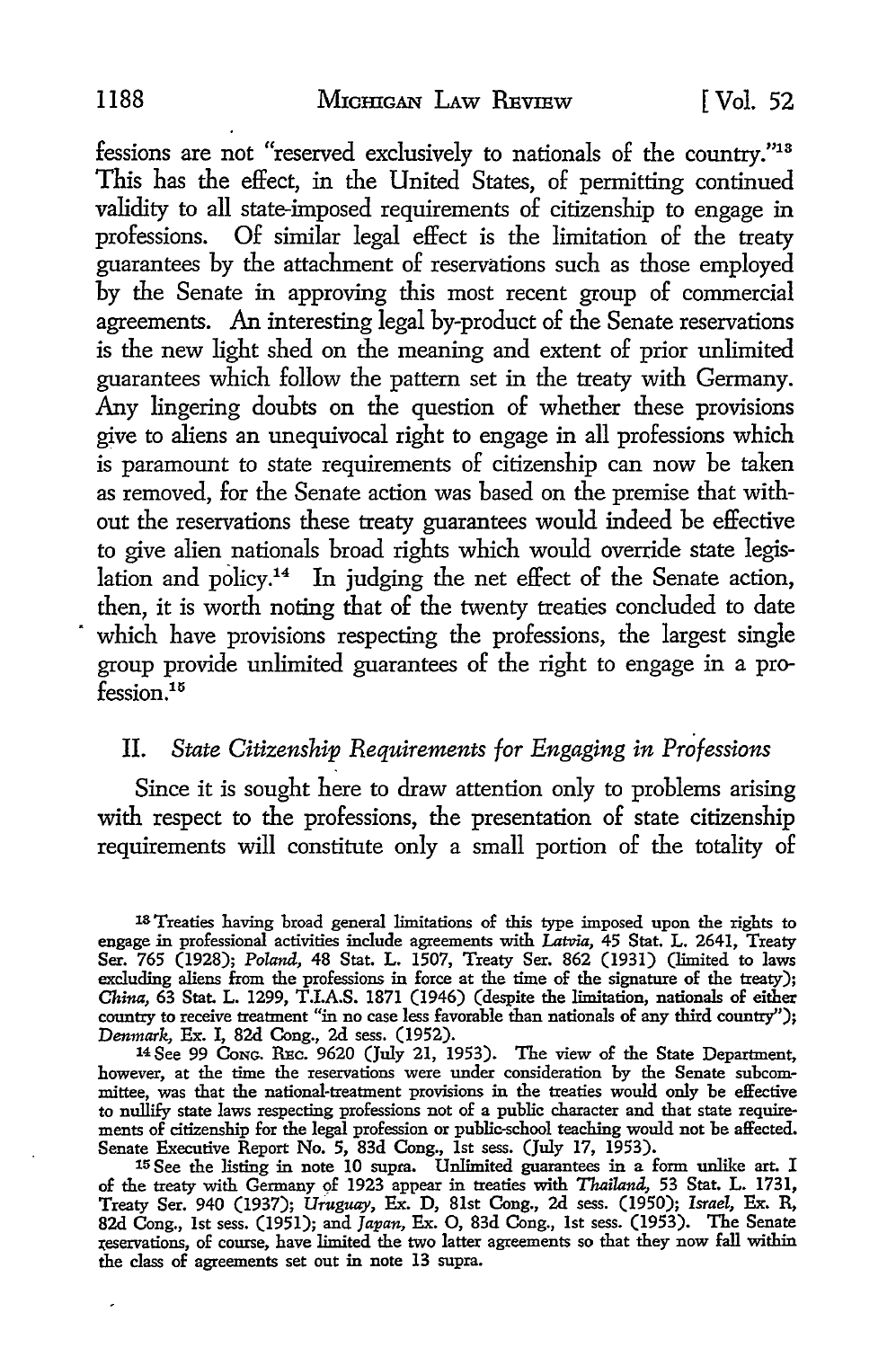state legislation discriminating against the alien.<sup>16</sup> The variety of occupations from which the alien is excluded, apart from the professions, has come to resemble a comprehensive list of all occupations engaged in by Americans. Further, it has become an almost universal practice on the part of state to exclude aliens from employment on state and municipal public works.<sup>17</sup> Nor are state legislatures the sole source of citizenship requirements. It is very common for municipalities, in connection with the issuance of licenses for various trades and occupations, to exclude the alien.<sup>18</sup> State administrative tribunals in prescribing qualifications for applicants have in the exercise of this authority introduced citizenship requirements.<sup>19</sup> Courts acting pursuant to their rule-making power have required citizenship for admission to the bar.<sup>20</sup> In summary, from a far more extended survey of state and municipal legislation than is made here two generalizations may be drawn which do have real significance. First, every state in the United States has on its statute books measures that withhold from the alien the right to engage in some occupations, and secondly, such prohibitions are most common in the field of the professions.<sup>21</sup>

From a recent tabulation of limitations upon aliens' rights to engage in occupations and professions,<sup>22</sup> an approximate idea of the alien's status regarding the professions may be gained. The two basic types of requirement are either full citizenship or declaration of in-

**16** This presentation of state citizenship requirements is drawn primarily from **KoN**vrrz, Tim Arrm **A** Tim AsriTxc **xzq** AamrmcA LAw, c. 6 (1946). Mr. Konvitz' study is thorough and comparatively recent, but does not include citations to the statutes. For a compilation of state legislation with respect to certain of the professions, see 53 HAnv. L. REv. 112 (1939). Other compilations may be found in Fields, "Where Shall the Alien Work?" 12 SocIAL FORCES 214 (1933), reprinted in 78 Conc. REC. 7120 (1934); 5 VERNIER, AMERICAN FAMILY LAWS, part  $\bar{X}$  (1938); Branse, "State Laws Barring Aliens from Professions and Occupations," 3 IMm. **Am NAT.** SERv. Mo. Rev. **281** (1946) (no citations). Many statutes are cited in Fellman, 'The Alien's Right to Work," 22 **Mnqw.** L. Rev. **137** (1938). <sup>17</sup>*KoWV=Z,* Ai.=N **AN** a Aswrrc **mN** AbaarucA LAw **207** (1946).

**18** For a discussion of some of the earlier cases involving municipal ordinances, see

Kneier, "Discrimination Against Aliens by Municipal Ordinances," 16 GEO. L. J. 143 (1928).

19With reference particularly to the actions of state medical licensing boards, see 53 HAnv. L. Rev. 112 (1939).

<sup>20</sup>Fields, "Where Shall the Alien Work?" 12 SociAL FoRcEs 214 (1933), reprinted in 78 **CONG.** Rec. 7120 (1934), cites a number of such court requirements. See also in general on the question Chamberlain, "Aliens and the Right to Work," 18 A.B.AJ. 379 (1932); Kohler, "Legal Disabilities of Aliens in the United States," 16 A.B.A.J. 113 (1930); Konvitz, the Alien and the Asiatic in American Law 190-211 (1946)

21These generalizations are among the conclusions drawn **by** Fields, "Where Shall the Alien Work?" 12 Socrar. Forces 214 (1933), reprinted in 78 Conc. REC. 7120 (1934). <sup>22</sup> Korrrz, m **AL=N AN am** Asrurc **IN** AMiamnrcN LAw 190-211 (1946).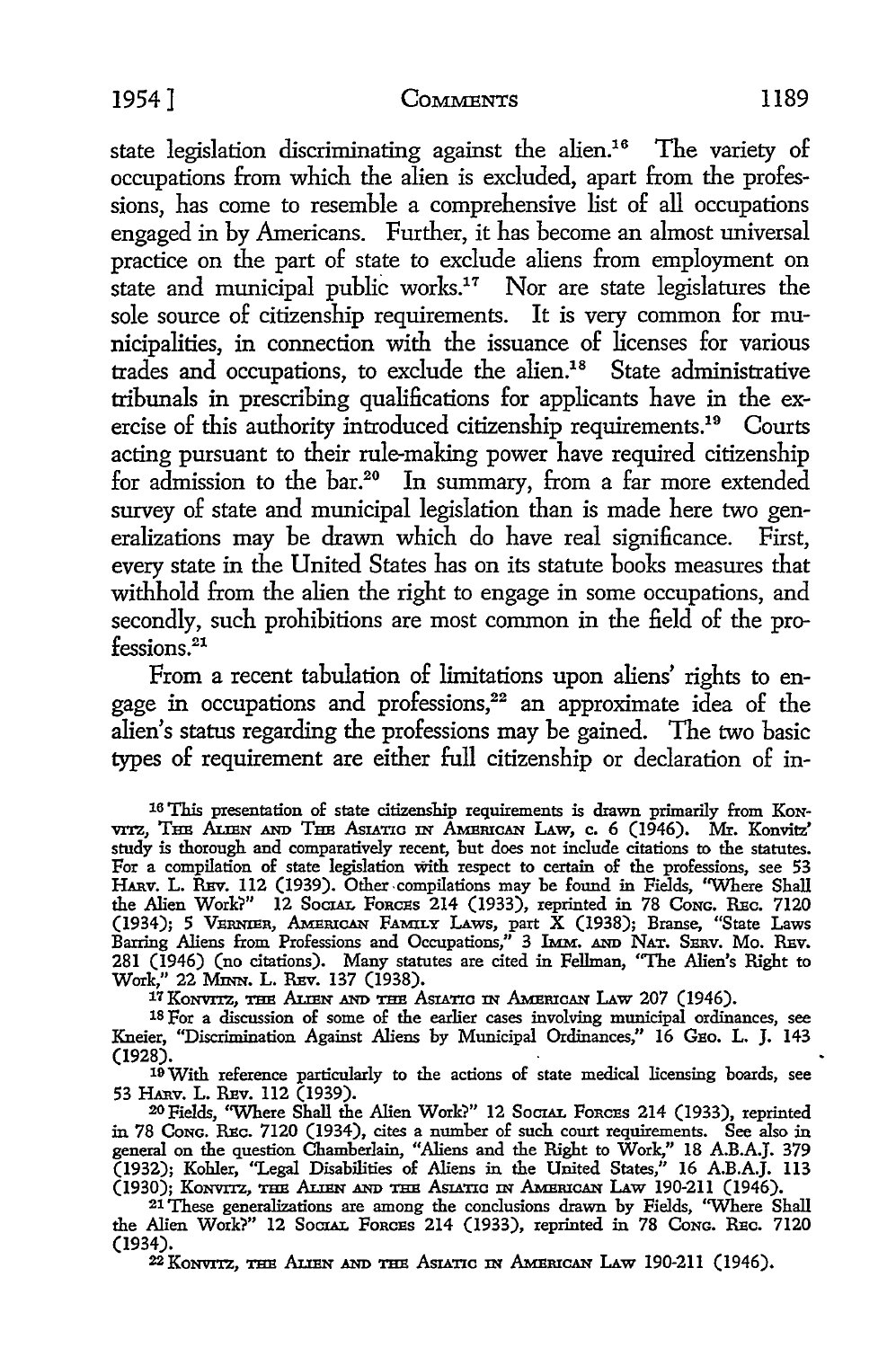tent to become a citizen. In the case of architects, six states require citizenship, and fifteen states and the District of Columbia require first papers. Eighteen states require citizenship of certified public accountants, and twenty-eight states and the District of Columbia require first papers. Dentists must be citizens in eighteen states; they must be declarants in seven states and the District of Columbia. In seven states the alien must show first papers in order to be an engineer; in seven other states he must have attained full citizenship. Sixteen states require that pharmacists be citizens; six states require that they be declarants. The practice of medicine is limited in thirteen states to citizens, and in twelve states to declarants. For teaching, ten states and the District of Columbia have a citizenship requirement, and seven states require first papers. Five states require that veterinarians be citizens; one state restricts the profession to declarants. Finally, with regard to the legal profession, it may be said that every state exacts a requirement of citizenship or first papers, the requirement being variously imposed by statute, administrative decision, or court rule or decision. As has been seen, treaties have frequently reflected a particular concern for the legal profession, and it is commonly stated by courts that the practice of law is a profession which peculiarly requires that the practitioner be a United States citizen.<sup>23</sup>

## III. *Protection Accorded to Aliens under Treaties*

Cases have not been numerous in which an alien has asserted rights under a treaty to pursue a profession in this country. It has been held, however, that a treaty provision drawn in terms of rights to carry on "trade" does not give a right to engage in a profession.<sup>24</sup> Thus it appears that the traditional type of commercial treaty provision guaranteeing trade and commercial rights offers the alien professional man little in the way of protection. Treaty provisions of the type common since 1923, which make specific reference to the professions, appear to be necessary if it is desired to enlarge alien rights in this respect. Even under provisions of this latter type, of

<sup>23</sup> Statements of this nature appear in decisions which have upheld state citizenship requirements for admission to the bar as against the contention that such requirements denied to aliens the equal protection of the laws under the Fourteenth Amendment. See Large v. State Bar, 218 Cal. 334, 23 P. (2d) 288 (1933); State v. Rosborough, **152** La. 945, 94 S. 858 (1922); In re Yamashita, 30 Wash. 234, 70 P. 482 (1902); In re Admission to Bar, 61 Neb. 58, 84 N.W. 611 (1900); Ex parte Thompson, 3 Hawks (10 N.C.) **355** (1824). <sup>24</sup> Sashihara v. State Board of Pharmacy, 7 Cal. App. (2d) 563, 46 P. (2d) 804

<sup>(1935) (</sup>holding the practice of pharmacy to be a profession and hence beyond the scope of the treaty of 1911 with Japan).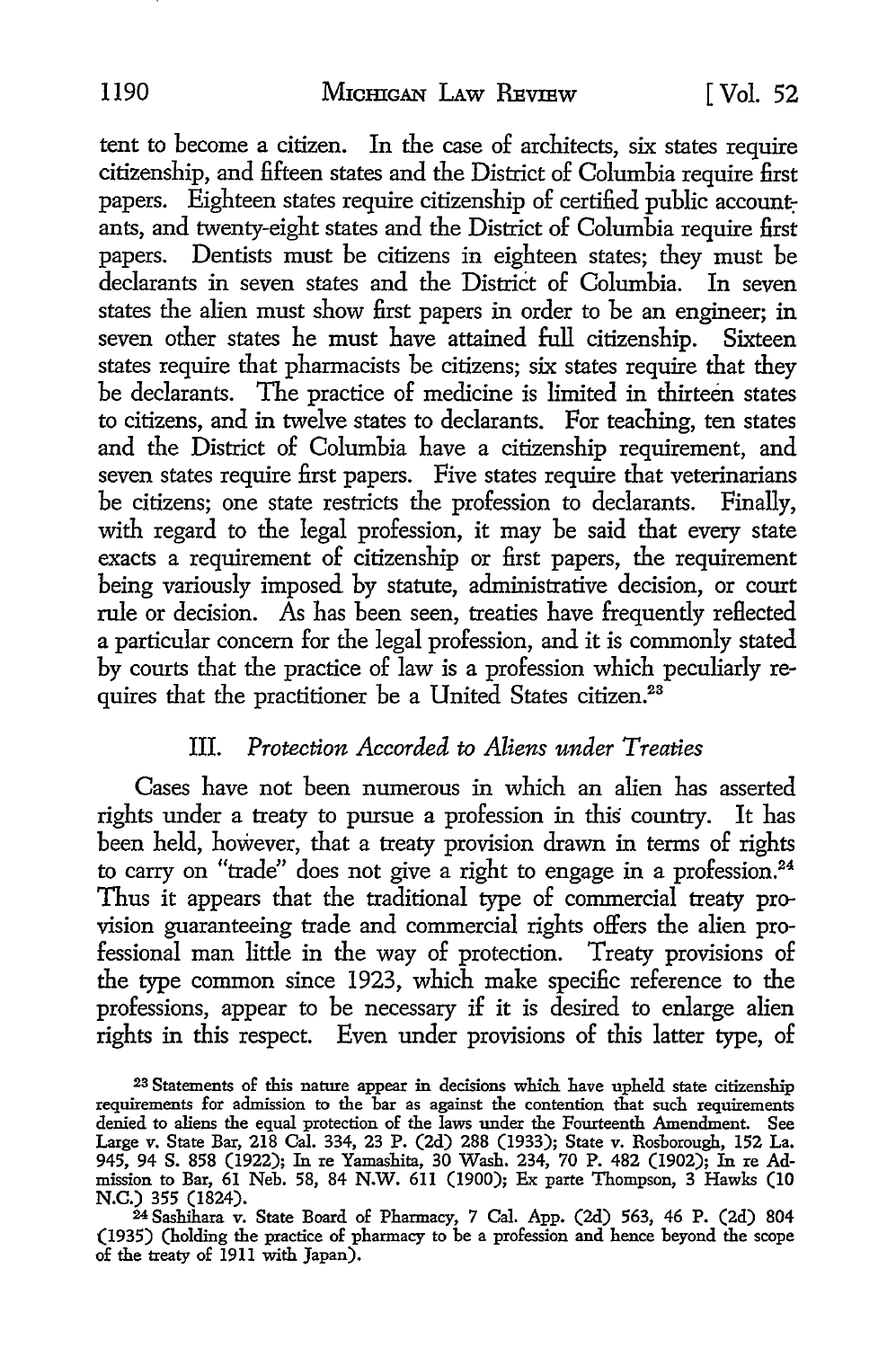course, the question of what are properly to be deemed "professions" will have to be determined by the courts, and conceivably in marginal cases this may cause some difficulty.

Rights under treaties to engage in various businesses and common occupations have been much more frequently asserted and litigated in the courts than have rights to engage in the professions. Cases involving assertion of these rights have a real bearing on the question of the professions. They serve to illustrate the manner in which courts have typically reconciled conflicting claims to precedence of state police power and federal policy as written into treaties. The initial rule of law underlying all of these cases is the principle that where a treaty conflicts with a state statute the former prevails. The basis for the principle is article VI, clause 2 of the Constitution, which expressly gives to treaties a position as the supreme law of the land, thus capable of overriding state legislation to the contrary. Numerous Supreme Court decisions have reinforced the point.<sup>25</sup> The issue remaining to be fought in the courts is whether or not the treaty and the state statute are actually in conflict. This often involves a fairly extensive interpretation of treaty language, and since in the area under consideration rights are most frequently invoked under commercial treaties, the critical language in the majority of instances has been the terms "trade" or "commerce" or both. Consideration of questions arising under treaties should be prefaced with the observation that the Supreme Court has on a number of occasions declared that treaty provisions should be liberally construed so as to favor rights being asserted thereunder.<sup>26</sup>

The treaty which has been interpreted with the greatest frequency in litigation involving alien rights to engage in occupations and professions is the treaty of commerce and navigation concluded between the United States and Japan in 1911.<sup>27</sup> Article I of this treaty provided:

"The citizens or subjects of each of the High Contracting Parties shall have liberty to enter, travel and reside in the territories of the other to carry on trade, wholesale and retail, to own

<sup>25</sup> Ware v. Hylton, 3 Dall. (3 U.S.) 199 (1796); Chirac v. Chirac, 2 Wheat. (15 U.S.) 259 (1817); Hauenstein v. Lynhlam, 100 U.S. 483 (1879); Asakura v. Seattle, 265 U.S. 332, 44 S.Ct. 515 (1924); Jordan v. Tashiro, 278 U.S. 123, 49 S.Ct. 47 (1928). **<sup>26</sup>**Hauenstein v. Lynham, 100 U.S. 483 (1879); Geofroy v. Riggs, 133 U.S. 258,

<sup>10</sup> S.Ct. 295 (1889); Tucker v. Alexandroff, 183 U.S. 424, 22 S.Ct. 195 (1902); Asakura v. Seattle, 265 U.S. 332, 44 S.Ct. 515 (1924); Jordan v. Tashiro, 278 U.S. 123, 49 S.Ct. v. Seattle, 265 U.S. 332, 44 S.Ct. 515 (1924); Jordan v. Tashiro, 278 U.S. 123, 49 S.Ct.<br>47 (1928).

**<sup>27 37</sup>** Stat. L. 1504, Treaty Ser. **558 (1911).**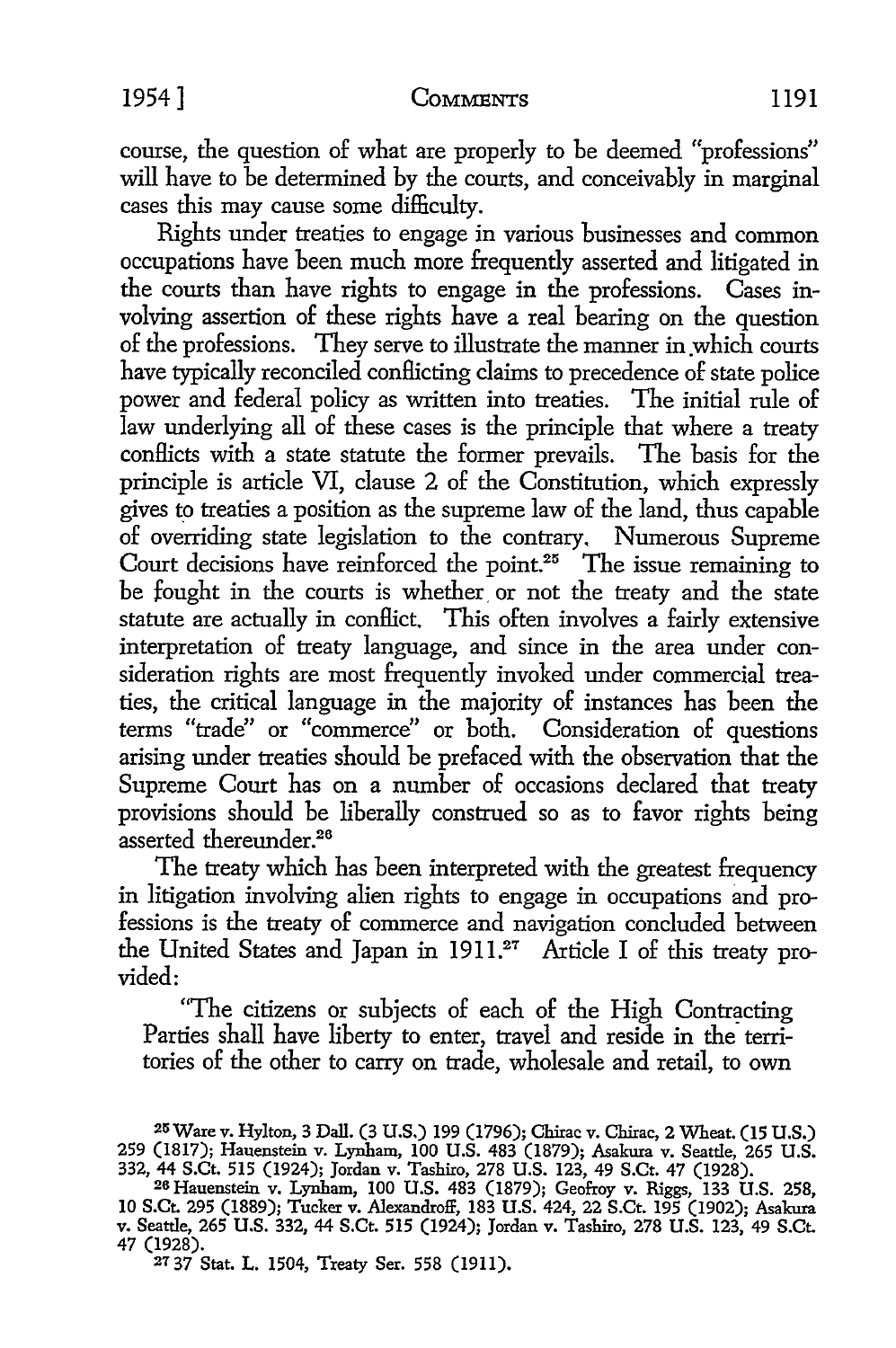or lease and occupy . . . shops, **. .** . to lease land for residential and commercial purposes, and generally to do anything incident to or necessary for trade upon the same terms as native citizens or subjects, submitting themselves to the laws and regulations there established. **.. ."**

In *Asakura v. City of Seattle,28* the leading case construing this language, a municipal ordinance requiring a license to engage in pawnbroking and providing that licenses should be granted only to citizens was declared in conflict with the treaty on the basis that pawnbroking was a "trade" within the meaning of article I. Consequently the municipal ordinance was held invalid as applied to, plaintiff in error, a Japanese national. Such a treaty may be regarded as establishing a bilateral rule of equal protection as to those occupations within the purview of its provisions. In *Asakura,* for example, it was not doubted that insofar as the treaty was concerned the business of pawnbroking might be prohibited outright. Such a prohibition would operate on the alien and the citizen alike, and would not involve the discrimination which the treaty forbids. In *Jordan v. Tashiro<sup>29</sup>* the question was the relationship between the same treaty and the California "Alien Land Law," section 2 of which provided that aliens of the class of respondents might acquire real estate "in the manner, and to the extent, and for the purposes prescribed by any treaty now existing between the government of the United States and the nation or country of which such alien is a citizen or subject, and not otherwise."30 This provision is noteworthy in that it suggests one way in which conflicting federal and state policies with respect to the alien may be reconciled. It represents, of course, a state concession to federal policy as expressed in treaties, whereas the recent Senate reservations represent a federal concession to state policy as expressed in state constitutions and statutes. The problem for the Supreme Court in *Tashiro* was whether or not the proposed use of land fell within a class which was permitted under a treaty. Respondents were seeking to construct a hospital and to lease land for that purpose. The Court, recognizing that the terms "trade" and "commerce" may connote forms of business which do not necessarily involve trading in merchandise, upheld respondents' contention that they had the right to make use of land for this purpose. Other decisions have given a similarly liberal con-

**28265 U.S. 332,** 44 **S.Ct. 515** (1924). **29278 U.S. 123,** 49 S.Ct. 47 **(1928). 8O 1** Cal. Gen. Laws (Deering, **1923) Act 261, §2.**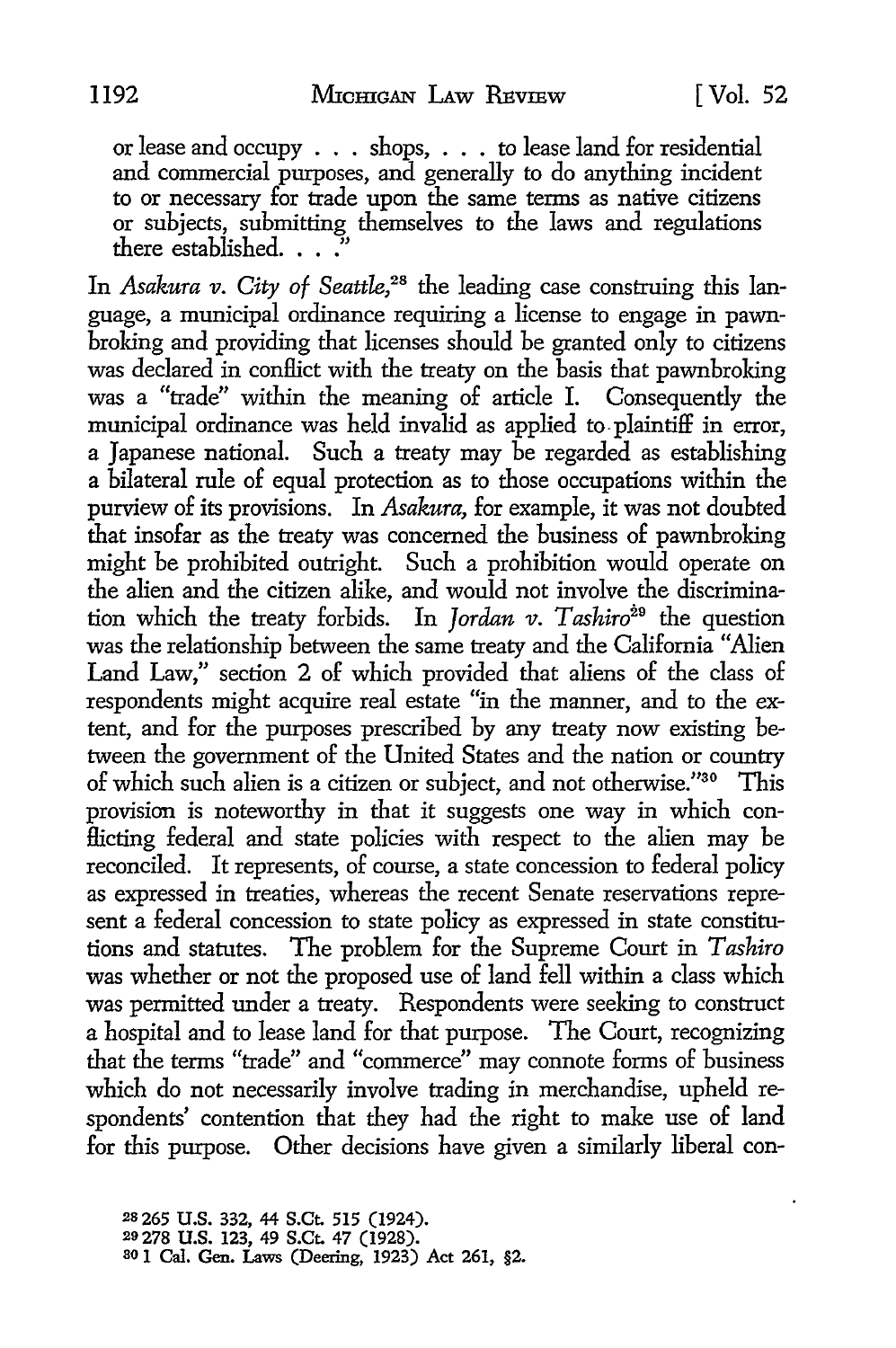struction to the terms of the 1911 treaty with Japan.<sup>31</sup> Decisions may also be cited, however, which illustrate the approach of courts in working out restrictive interpretations of this same treaty language. In *Tokaji v. State Board of Equalization*<sup>32</sup> the statute called into question permitted aliens to sell beer and wine for consumption on the premises, but denied them a license of this type for distilled spirits. The California district court of appeal found no conflict between the statute and the treaty, reasoning that the word "generally" in the treaty phrase "and generally to do anything incident to or necessary for trade upon the same terms as native citizens" was an escape clause limiting the guarantee so as to exclude cases where the subject of state regulation was peculiarly within the police power. It seems clear, however, that the word "generally" was used. to signify a broad category of permitted acts not susceptible of detailed enumeration and was not intended to furnish a means of avoiding the effect of the treaty.

Cases which have involved a consideration of treaties with China,<sup>33</sup> Great Britain, $34$  and Italy $35$  are further suggestive of the extent of protection which may be accorded to the alien under commercial treaties. In *Poon v. Miller<sup>36</sup>* the Texas Court of Civil Appeals held that a Texas statute denying to aliens licenses to engage in the wholesale fish business conflicted with a most-favored-nation provision in the immigration treaty of 1880 concluded between the United States and China. It was recognized that under treaties with Italy and other favored nations rights to carry on wholesale trade were granted, and that accordingly the immigration treaty made it imperative that similar rights be granted the appellant, a Chinese subject. In *Ohio ex rel. Clarke v. Deckebach<sup>37</sup>* the treaty of 1815 between the United States and Great Britain was invoked in a petition for writ of mandamus to compel the issuance of a municipal license for the operation of a pool room. An ordinance of the city of Cincinnati forbade the issuance of such licenses to aliens. Article I of the treaty, which con-

**<sup>31</sup>**See State v. Tagami, 195 Cal. 522, 234 P. 102 (1925); Yoshida v. Security Ins. Co., 145 Ore. 325, 26 P. (2d) 1082 (1933). But cf. Cornelius v. Seattle, **123** Wash. 550, **213** P. 17 (1923); In re Naka's License, 9 Alaska 1 (1934); Gonzales v. Ito, 12 Cal. App. (2d) 124, 55 P. (2d) 262 (1936).

**32** 20 Cal. App. (2d) 612, 67 P. (2d) 1082 (1937).

83 Treaty between the United States and China concerning immigration, 22 Stat. L. 826, Treaty Ser. 49 (1880). <sup>3</sup>

<sup>34</sup> Convention to Regulate Commerce and Navigation, 8 Stat. L. 228, Treaty Ser. 110 (1815).

**S3** Treaty between the United States and the Kingdom of Italy of Commerce and Navigation, 17 Stat. L. 845, Treaty Ser. 177 (1871). **<sup>3</sup> <sup>6</sup>**(Tex. Civ. App. 1921) 234 S.W. **573.**

**37** 274 U.S. 392, 47 S.Ct. 630 (1927).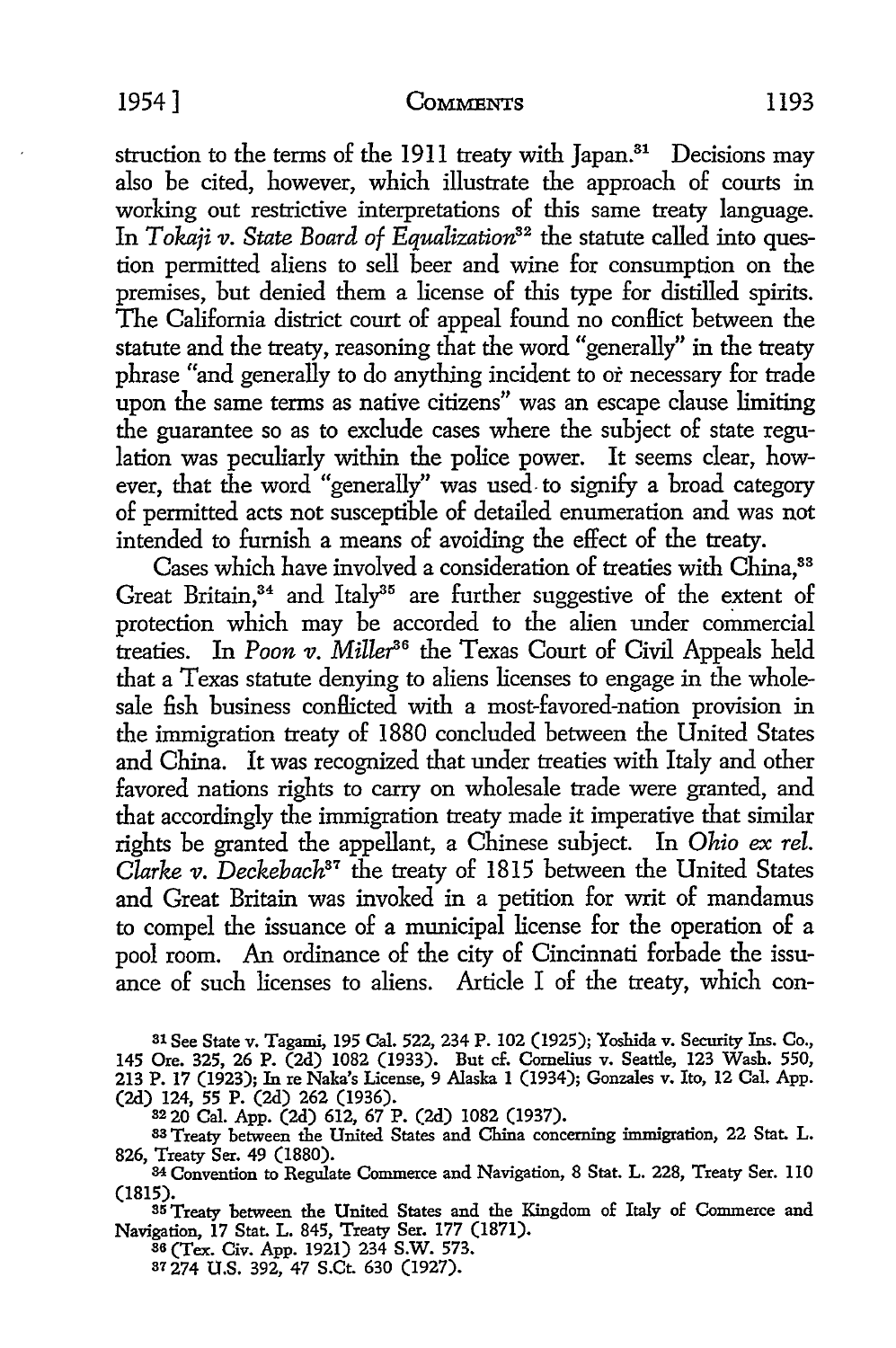tamined the guarantees asserted by the alien, was drawn in the usual terms of rights to engage in "commerce." In an opinion which has become a leading decision on the rights of aliens to engage in occupations both under commercial treaties and under the Fourteenth Amendment, the Supreme Court held that the treaty language could not be read so as to include the operation of a pool room.<sup>38</sup> Asakura *v*. Seattle was distinguished on the basis that the language of the Japanese treaty was broader, and that pawnbroking involves the sale of merchandise to realize on security, whereas the poolroom operator does not buy or sell goods of any sort. In Bobe v. Lloyds<sup>39</sup> article I of the British treaty was held equally ineffective to give aliens rights to engage in the business of insurance. The court reached this result on the basis of its conclusion that insurance was not "commerce."<sup>40</sup> A similar result was reached in *Pearl Assur. Co. v. Harrington*,<sup>41</sup> involving a Massachusetts statute which required an alien insurance corporation to have an American citizen as its resident manager. While the court was willing to assume without deciding that insurance was within the terms of the treaty, it relied upon what it conceived to be express and implied reservations in the treaty of 1815 and the earlier treaty with Britain of 1794.<sup>42</sup> The critical language was a provision that the

**<sup>38</sup>**The Fourteenth Amendment, particularly the equal protection clause, has been of far more importance in protecting and upholding rights of aliens than have treaties. The decisions under the equal protection clause turn on the question whether a classification based upon alienage, i.e., a measure discriminating against aliens as such, is reasonable, regard being had for the purposes and nature of the particular regulation. Thus a sweeping exclusion of aliens from the "common occupations of the community" has been held **un**constitutional. Truax v. Raich, 239 U.S. 33, 36 S.Ct. 7 (1915). The decision in Truax went upon the additional ground, seen also in other decisions, that the power of the federal government over immigration is exclusive, with the result that a state may not condition the entry of an alien into **its** borders so rigorously as to deny him entry for practical purposes. With the exception of the legal profession (see note 23 supra) the constitutionality of state requirements of citizenship in the field of the professions has not been tested with any frequency. It has been urged, however, that such requirements with respect to professions, a fortiori with respect to less highly skilled occupations, should be held unconstitutional. KONVITZ, THE ALIEN AND THE ASIATIC IN AMERICAN LAW 188 (1946). See also 53 HAnv. L. REv. 112 (1939); O'Connor, "Constitutional Protection of the Alien's Right to Work," **18** N.Y. UNiv. L.Q. Rnv. 483 (1941).

**39** (2d Cir. 1926) **10** F. (2d) 730.

40 If the decisions of the Supreme Court interpreting the commerce clause are to be taken as a guide, this proposition would no longer be tenable. United States v. South-Eastern Underwriters Association, 322 U.S. 533, 64 S.Ct. 1162 (1944). Judge Hand, dissenting in Lloyds, expressed doubt that commerce clause interpretation should be carried over into the field of treaty interpretation. He himself arrived at a contrary conclusion in United States and Cuban Allied Works Engineering Corp. v. Lloyds, (D.C. N.Y. 1923) 291 F. 889.

41 (D.C. Mass. 1941) 38 F. Supp. 411, affd. per curiam 313 U.S. 549, 61 S.Ct. 1120 (1941).

42This agreement is generally known as the Jay Treaty, 8 Stat. L. **116,** Treaty Ser. 105 (1794).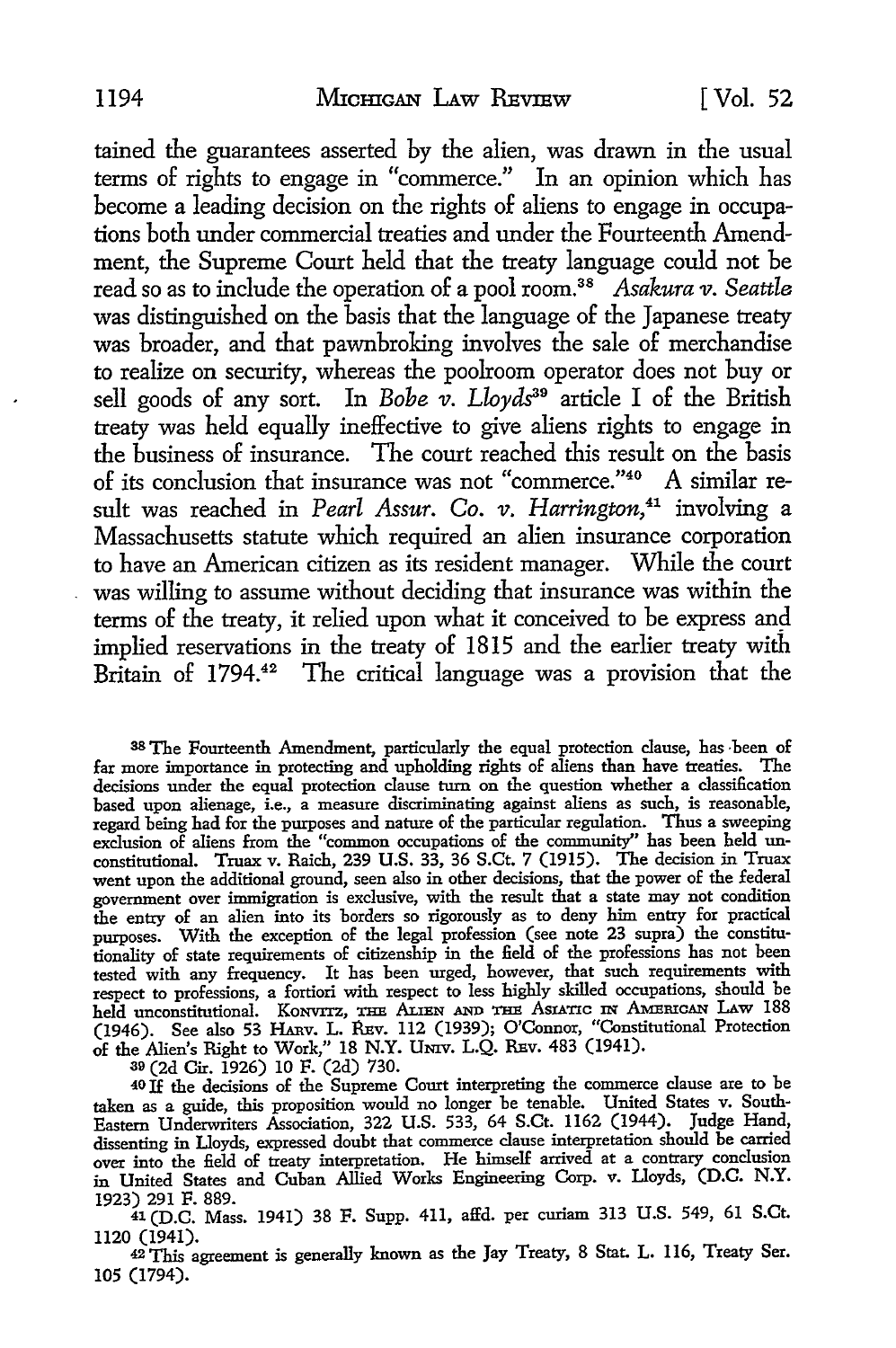mutual protection to be accorded was to be "subject always to the laws and statutes of the two countries, respectively." In using this language to uphold a statute which discriminated against aliens, it can be argued that the court misconceived both the meaning of the language and the broader purposes of the treaty. Reciprocal guarantees of rights in commercial treaties are intended to create a rule of equal protection applicable to nationals of the treaty state. A proviso of this sort should properly be interpreted as meaning only that aliens are subject to all police regulations which apply equally to the alien and to the citizen. Courts have so held,<sup>43</sup> though such proviso clauses have not often been seriously urged as supporting the validity of discriminatory legislation. Finally, a series of decisions involving the commercial treaty of 1871 between the United States and Italy have established that under the old type of commercial treaty the alien will not be successful in asserting rights to engage in employment on public works. <sup>44</sup>

## IV. *Conclusions*

The traditional type of commercial treaty did not provide in terms for the rights of aliens to engage in professions. While the courts were on the whole liberal in their construction of these treaties, they were unwilling to extend provisions relating to "commerce" to include the professions. Some courts, moreover, were astute in finding ways to ensure that treaties did not impinge too closely on state police power.45 Beginning in 1923 specific guarantees of rights to engage

43 United States and Cuban Allied Works Engineering Corp. v. Lloyds, **(D.C.** N.Y.

**1923) 291** F. 889. <sup>44</sup> Heim v. McCall, **239** U.S. 175, **36** S.Ct. 78 **(1915);** Crane v. People of the State of New York, **239 U.S.** 195, **36** S.Ct. 85 (1915) (upholding the criminal features of the same statute). The rationale of these cases, briefly put, is that the state acting as<br>a proprietor may exclude the alien without inhibition stemming either from treaties or<br>from the Fourteenth Amendment. The decisions sharply attacked. Powell, "The Right to Work for the State," 16 Cor. L. REv. 99 (1916) KONVITZ, THE ALLEN AND THE ASIATIC IN AMERICAN LAW 181 et seq. (1946). A similar result was reached under the treaty of **1911** with Japan in Cornelius v. Seattle, **123** Wash. 550, **213** P. **17** (1923). In Gizzarelli v. Presbrey, 44 R.I. **333, 117** A. **359** (1922), the Rhode Island Supreme Court held that an ordinance denying to aliens a license to operate a motor bus was not in conflict with the Italian treaty of **1871, 17** Stat. L. 845, Treaty Ser. **177** (1871). A New York court, however, decided that the Jay Treaty and the treaty of **1815** between the United States and Great Britain did not permit New York to deny chauffeurs' licenses to aliens. Magnani v. Harnett, 257 App. Div. 487, 14 N.Y.S. (2d) 107 (1939).

<sup>45</sup> It is possible to sense a none too subtle change in the judicial climate when a court is called upon to consider the validity of state regulation of the trade in liquor, or of other occupations deemed contrary to good of thinking is to be found in Trageser v. Gray, **73** Md. 250, 20 A. 905 (1890), where the court took the position that even if treaties were in effect under which an alien could claim rights, such treaties could not impair the power of the state to regulate the sale of intoxicating liquor.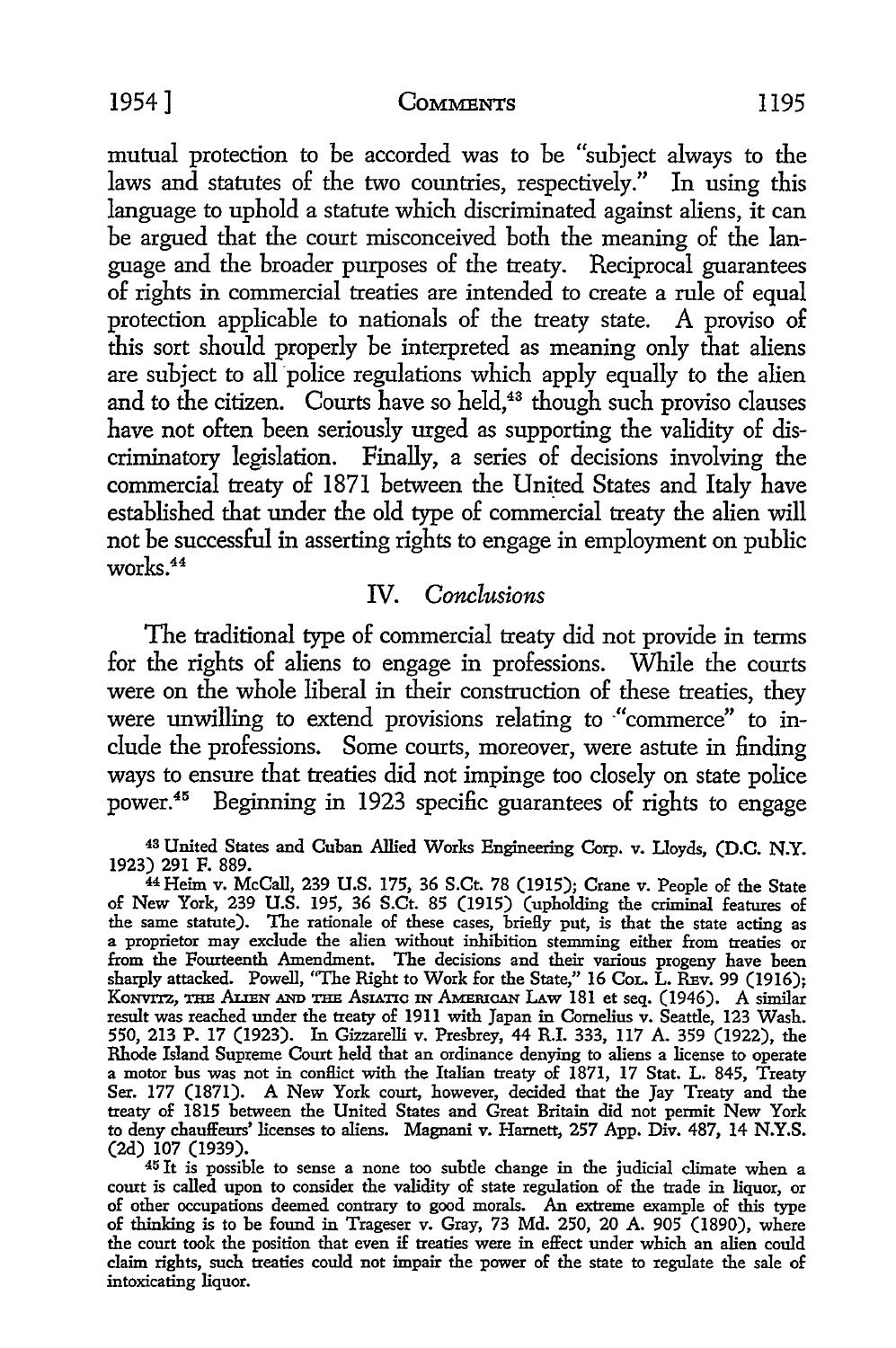in professional activity were included in commercial treaties. Most of these guarantees were unlimited in that they applied to all of the professions and did not exclude professions reserved by states to citizens. During these same years an increasing amount of legislation closing occupations and professions to aliens was enacted by the states.<sup>46</sup> Conflicts between the treaties and the state legislation appeared likely to produce litigation in which treaty rights would be held paramount. It was in such a context that the most recent group of commercial treaties was considered by the Senate last summer. While not all of these treaties contained unlimited guarantees of rights to engage in professions,<sup>47</sup> the Senate in giving its advice and consent to ratification deliberately and effectively nullified whatever effect the guarantees would normally have had. This result was achieved by means of reservations which were attached to each of the treaties.

In attempting an appraisal of the Senate action three principal objections to the elimination of these treaty guarantees should be considered. First, such guarantees are offered and accepted on a reciprocal basis. If they are eliminated by the United States, it is only sensible to expect that they will be disavowed by the other parties to the'treaties in which we engage. Should other nations in fact match the Senate action by sanctioning discrimination against United States nationals seeking to engage in professions abroad, the net result of an erection of barriers on both sides might be to the distinct disadvantage of the United States. Actual figures or estimates on the number of United States nationals who might from time to time wish to practice professions in other countries do not appear to be available. Information of this nature would, of course, be invaluable in reaching conclusions as to sound policy in this respect, but even in the absence of such information it has been persuasively suggested that in the light of present heavy foreign commitments and investments, this country has more to lose than to gain in permitting continued exclusion of noncitizens from the professions.<sup>48</sup> The second objection is that control

<sup>4</sup> 6 Depression conditions during the 1930's provided a powerful impetus to the enactment of such legislation. The accepted fact that these years produced a great outpouring of discriminatory legislation is a principal argument for those who contend that economic and political pressure rather than reasoned judgment lie behind the enactment of these statutes.

<sup>47</sup> Of the five treaties considered, those with Greece and Denmark contained limitations in the treaty text itself. See notes **11** and **13** supra. **<sup>48</sup>**See letter from the acting legal adviser, Department of State, Hearings before a

Subcommittee of the Senate Committee on Foreign Relations on Treaties of Friendship, Commerce, and Navigation, **82d** Cong., **2d** sess., **pp.** 39-40 (1952). See also statement by H. F. Linder, Assistant Secretary of State, before the same committee, reprinted in Treaties of Friendship, Commerce, and Navigation, **26 DEPTr.** op **STATn BUL. 881** (1952).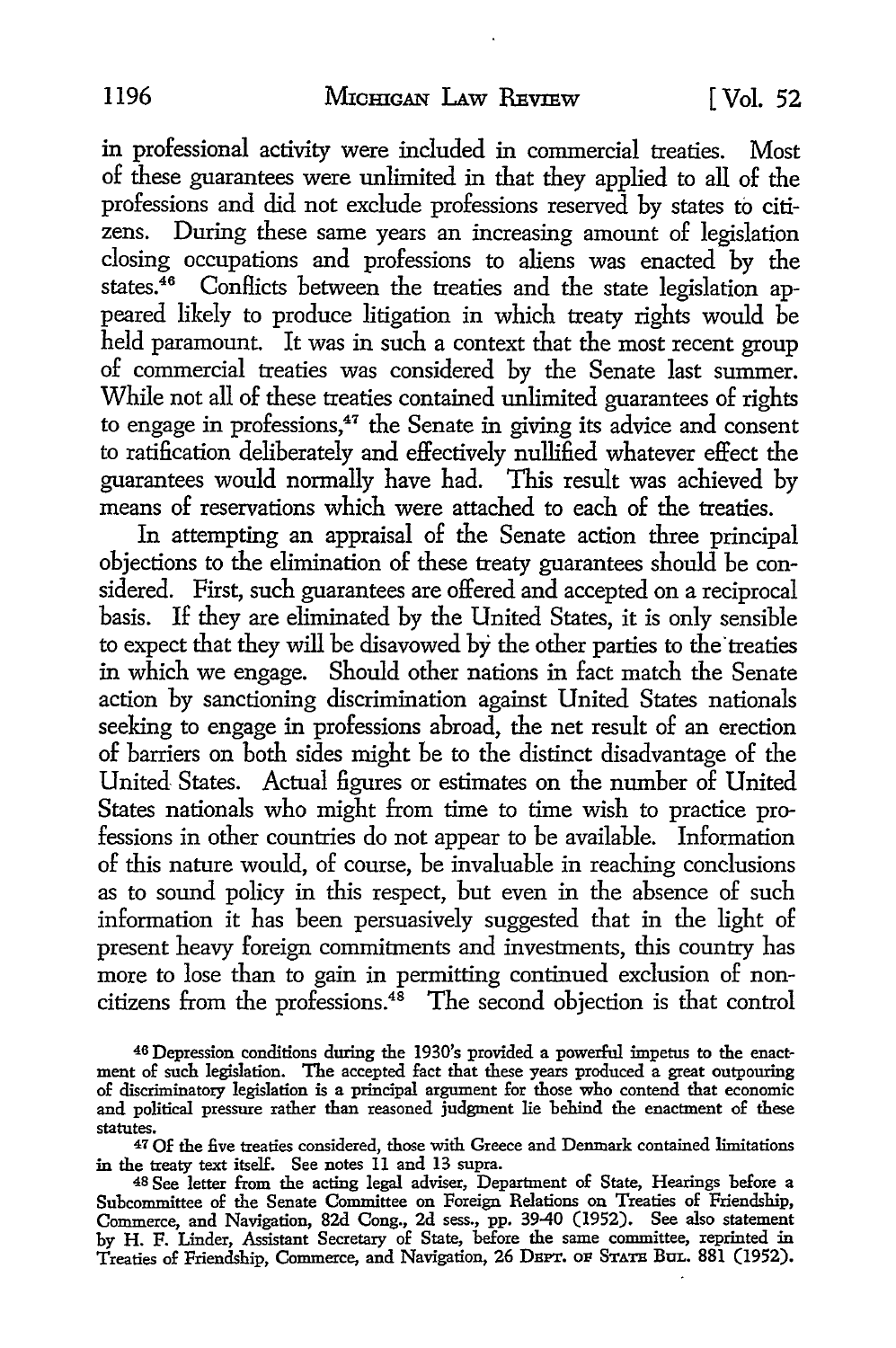#### 19541 **COMMENTS** 1197

and regulation of aliens as a class is a matter best left to the federal government in view of the serious international consequences which may flow from discriminatory practices.<sup>49</sup> The final objection is the one commonly urged against all forms of legislation and practice which impose disabilities upon aliens, viz., that such discrimination does not accord either with the American tradition or with democratic principles generally. In this view it is a tragic paradox that aliens lawfully admitted to the country must continue to be handicapped **by** reason of their alienage, instead of being judged **by** the measure of what they are able to produce or to contribute.

The purpose underlying the Senate reservations reflects a political judgment which seeks to ensure full freedom of action to the states in prescribing qualifications and standards for the professions. It is thought **by** many to be a mistake to contract international obligations which give promise of conflicting with the practices and policies of states. The Senate reservations appear to be well conceived to avoid such conflicts.<sup>59</sup> Undeniably under the American scheme of government primary responsibility and power to regulate occupations and professions resides in the states. Undeniably the power of the states in this respect may be limited **by** means of treaty guarantees. **The** record of the Senate proceedings, however, seems to indicate some misconception of what the actual effect of the treaty guarantees would

The Committee on Foreign Relations itself, in the report it submitted to the Senate which recommended the attachment of the reservations, noted that: "Moreover, **it** seems likely that, since these treaties are reciprocal in nature, more American citizens practicing professions in foreign countries would benefit by this type of provision than aliens practicing professions in this country, simply because of the scale of American enterprise in foreign countries. In this connection, the committee has received information from some American law practitioners in foreign countries indicating their objections to specific language exempting the legal profession from the provisions of these clauses because such a provision would put them out of business. The committee also understands that a number of special groups, such as public accountants,. seek national treatment provisions in these commercial treaties so they can practice abroad." Senate Executive Report No. **5, 83d** Cong., **1st** sess. (July **17, 1953).**

49This point was made and emphasized in the opinion of Justice Black in Hines v. Davidowitz, **312 U.S.** 52 at 64, 65-66, **61** S.Ct. 399 (1941), holding invalid the Pennsylvania Alien Registration Act on the basis that the Federal Alien Registration Act precluded state legislation in the field.

50 OExamination of the reservations leads to the conclusion that they will be effective in preventing the assertion **by** aliens of rights to engage in professions under these treaties. It is not likely that a court would substitute **its** own judgment for that of the state in determining whether professions "involve the performance of functions in a public capacity" or "in the interest of public health and safety, are State-licensed." Nor does **it** seem likely that in the teeth of the Senate action a court would uphold the right to engage in professions under some other treaty clause, such as those guaranteeing rights to engage in "commercial" activities.